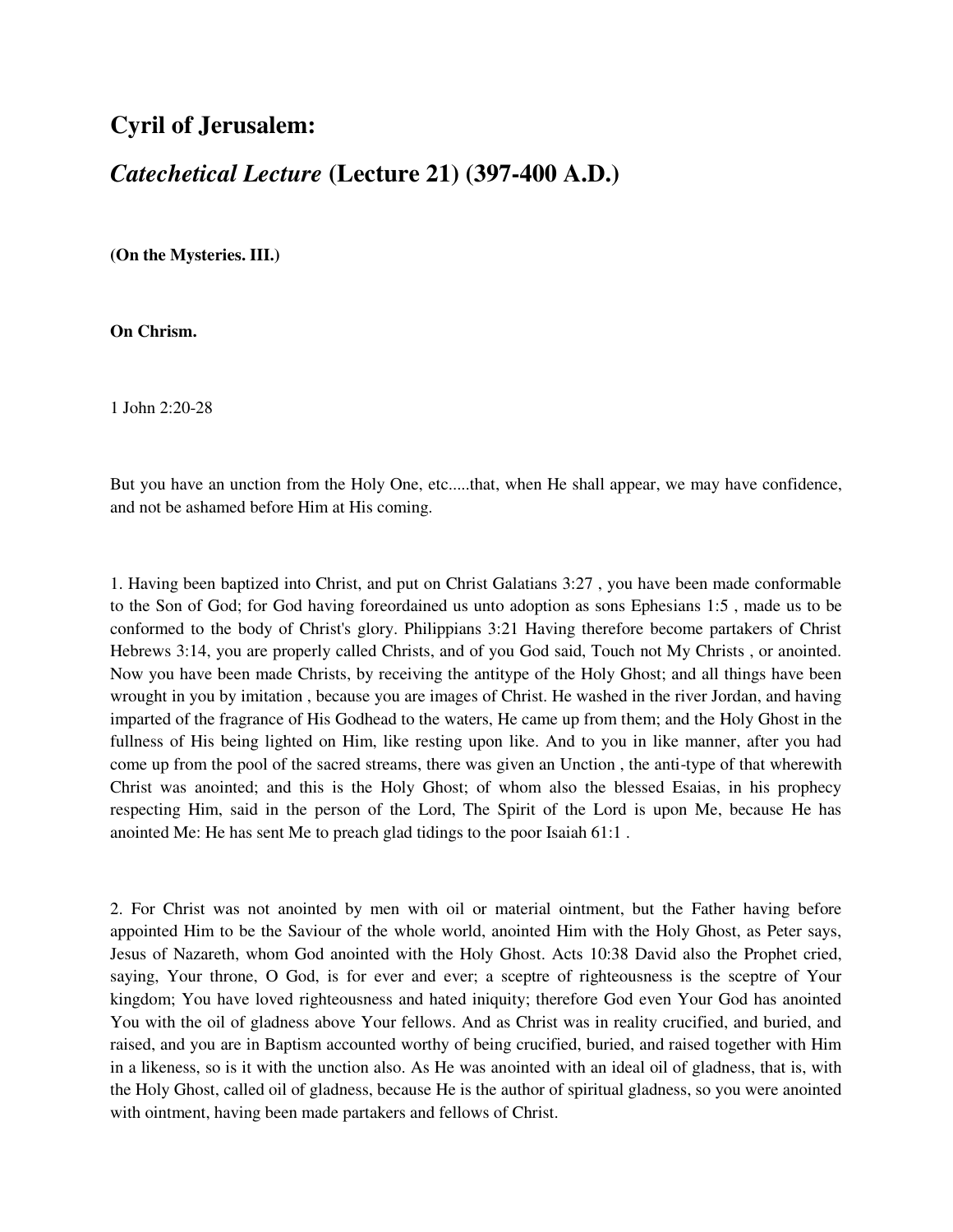3. But beware of supposing this to be plain ointment. For as the Bread of the Eucharist, after the invocation of the Holy Ghost, is mere bread no longer , but the Body of Christ, so also this holy ointment is no more simple ointment, nor (so to say) common, after invocation, but it is Christ's gift of grace, and, by the advent of the Holy Ghost, is made fit to impart His Divine Nature. Which ointment is symbolically applied to your forehead and your other senses ; and while your body is anointed with the visible ointment, your soul is sanctified by the Holy and life-giving Spirit.

4. And you were first anointed on the forehead, that you might be delivered from the shame, which the first man who transgressed bore about with him everywhere; and that with unveiled face ye might reflect as a mirror the glory of the Lord. 2 Corinthians 3:18 Then on your ears; that you might receive the ears which are quick to hear the Divine Mysteries, of which Esaias said, The Lord gave me also an ear to hear Isaiah 50:4; and the Lord Jesus in the Gospel, He that has ears to hear let him hear. Matthew 11:15 Then on the nostrils; that receiving the sacred ointment ye may say, We are to God a sweet savour of Christ, in them that are saved. 2 Corinthians 2:15 Afterwards on your breast; that having put on the breast-plate of righteousness, you may stand against the wiles of the devil. For as Christ after His Baptism, and the visitation of the Holy Ghost, went forth and vanquished the adversary, so likewise ye, after Holy Baptism and the Mystical Chrism, having put on the whole armour of the Holy Ghost, are to stand against the power of the adversary, and vanquish it, saying, I can do all things through Christ which strengthens me Philippians 4:13 .

5. Having been counted worthy of this Holy Chrism, you are called Christians, verifying the name also by your new birth. For before you were deemed worthy of this grace, you had properly no right to this title, but were advancing on your way towards being Christians.

6. Moreover, you should know that in the old Scripture there lies the symbol of this Chrism. For what time Moses imparted to his brother the command of God, and made him High-priest, after bathing in water, he anointed him; and Aaron was called Christ or Anointed, evidently from the typical Chrism. So also the High-priest, in advancing Solomon to the kingdom, anointed him after he had bathed in Gihon. 1 Kings 1:39 To them however these things happened in a figure, but to you not in a figure, but in truth; because you were truly anointed by the Holy Ghost. Christ is the beginning of your salvation; for He is truly the First-fruit, and you the mass Romans 11:16; but if the First-fruit be holy, it is manifest that Its holiness will pass to the mass also.

7. Keep This unspotted: for it shall teach you all things, if it abide in you, as you have just heard declared by the blessed John, discoursing much concerning this Unction. For this holy thing is a spiritual safeguard of the body, and salvation of the soul. Of this the blessed Esaias prophesying of old time said, And on this mountain, — (now he calls the Church a mountain elsewhere also, as when he says, In the last days the mountain of the Lord's house shall be manifest Isaiah 2:2;)— on this mountain shall the Lord make unto